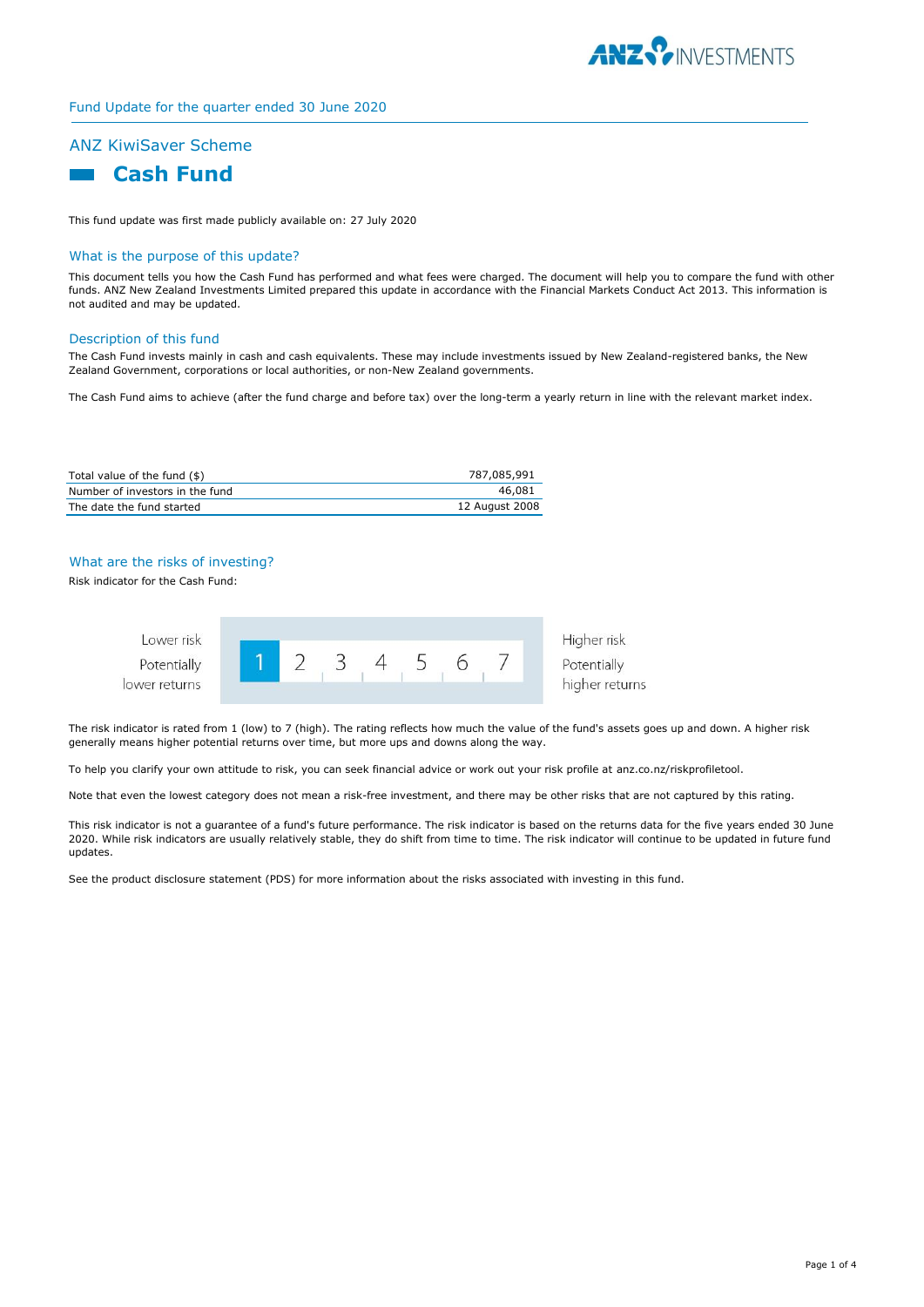## How has the fund performed?

|                                               | Average over past<br>five years | Past year |  |  |
|-----------------------------------------------|---------------------------------|-----------|--|--|
| Annual return                                 |                                 |           |  |  |
| (after deductions for charges and tax)        | 1.61%                           | 1.20%     |  |  |
| Annual return                                 |                                 |           |  |  |
| (after deductions for charges but before tax) | 2.25%                           | 1.67%     |  |  |
| Market index annual return                    |                                 |           |  |  |
| (reflects no deduction for charges and tax)   | $2.04\%$                        | 1.19%     |  |  |

The market index annual return shows the return of the S&P/NZX Bank Bills 90 Day Index.

Additional information about the market index is available in the statement of investment policy and objectives on the offer register at www.discloseregister.companiesoffice.govt.nz.



## **Annual return graph**

This shows the return after fund charges and tax for each of the last 10 years ending 31 March. The last bar shows the average annual return for the last 10 years, up to 30 June 2020.

**Important:** This does not tell you how the fund will perform in the future.

Returns in this update are after tax at the highest prescribed investor rate (PIR) of tax for an individual New Zealand resident. Your tax may be lower.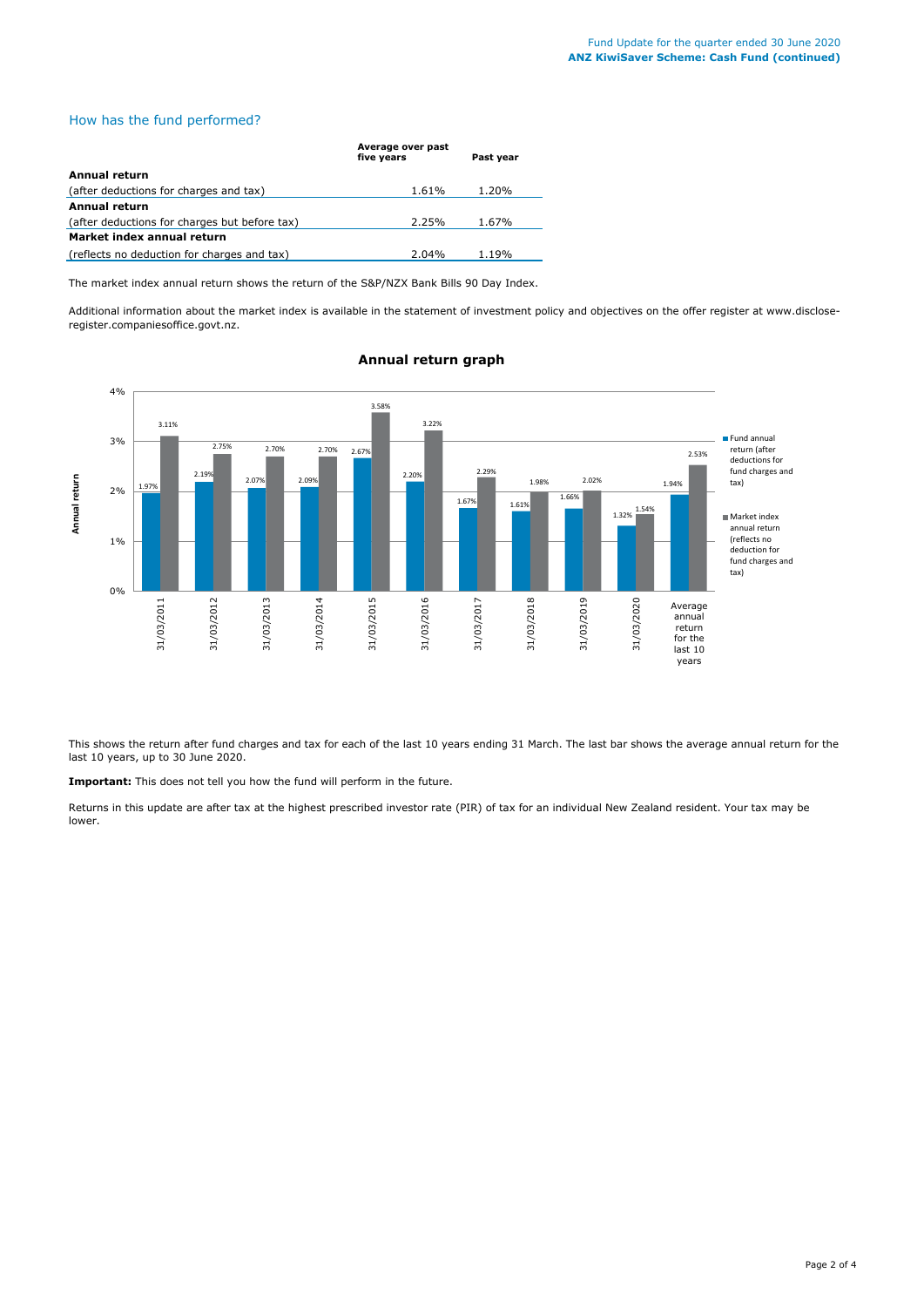### What fees are investors charged?

Investors in the Cash Fund are charged fund charges. In the year to 31 March 2020 these were:

|                                             | % of net asset value |
|---------------------------------------------|----------------------|
| Total fund charges <sup>1*</sup>            | 0.27%                |
| Which are made up of:                       |                      |
| Total management and administration charges | 0.27%                |
| Including:                                  |                      |
| Manager's basic fee                         | 0.22%                |
| Other management and administration charges | 0.05%                |
| Total performance based fees                | $0.00\%$             |
|                                             |                      |

|                             | Dollar amount per investor |  |
|-----------------------------|----------------------------|--|
| <b>Other charges</b>        |                            |  |
| Membership fee <sup>2</sup> | \$18                       |  |

\* The manager expects that the fund charges for the next scheme year will be different from the fund charges disclosed in this fund update because the manager's basic fee was reduced on 28 June 2019 from 0.33% to 0.19% per year.

Investors are not currently charged individual action fees for specific actions or decisions (for example, for withdrawing from or switching funds). See the PDS for more information about Scheme fees.

Small differences in fees and charges can have a big impact on your investment over the long term.

### Example of how this applies to an investor

Sarah had \$10,000 in the fund at the start of the year and did not make any further contributions. At the end of the year, Sarah received a return after fund charges were deducted of \$120 (that is 1.20% of her inital \$10,000). Sarah also paid \$18 in other charges. This gives Sarah a total gain after tax of \$102 for the year.

#### What does the fund invest in?

#### **Actual investment mix<sup>3</sup> Target investment mix<sup>3</sup>**

This shows the types of assets that the fund invests in. This shows the mix of assets that the fund generally intends to invest in.